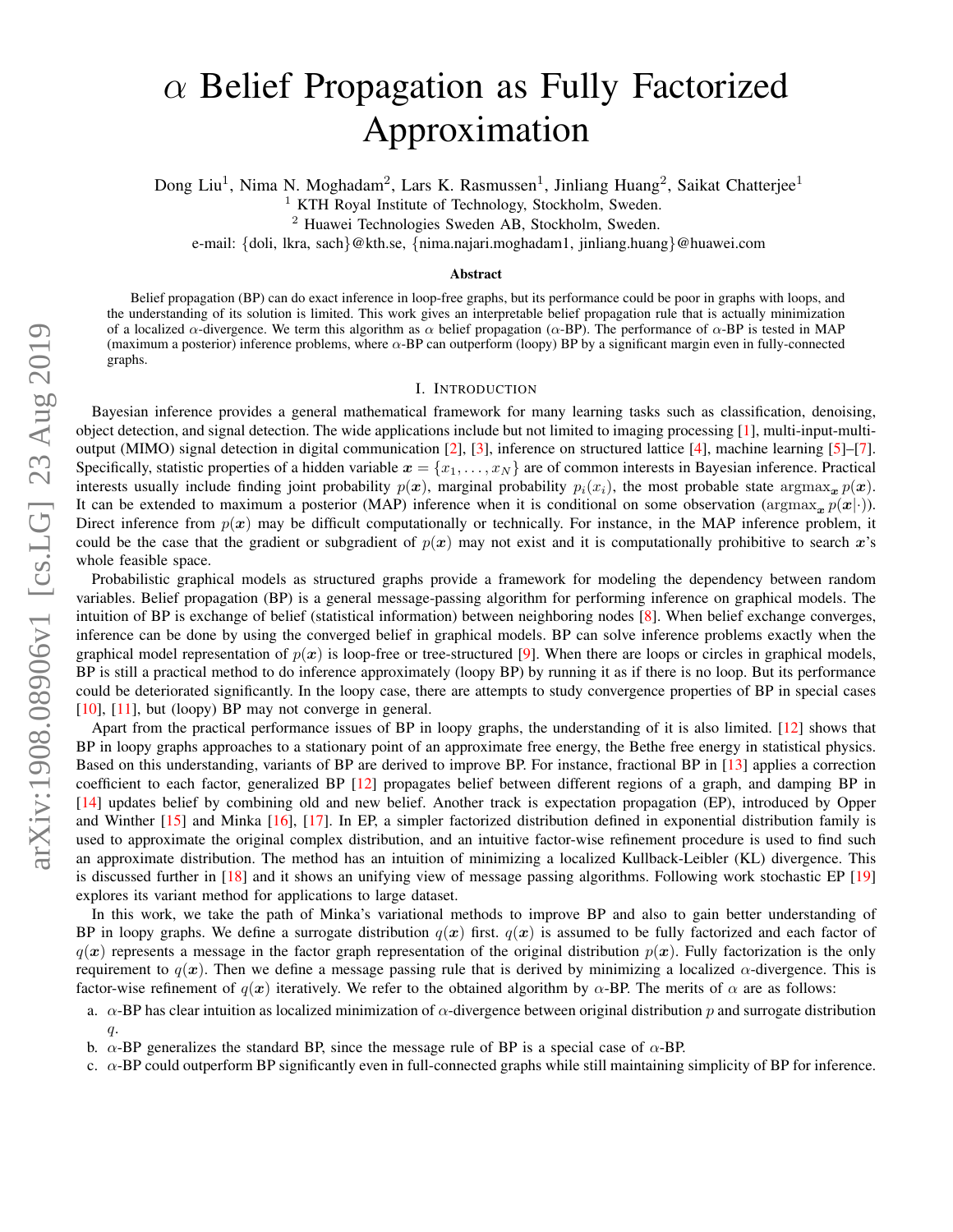<span id="page-1-2"></span>

Figure 1. Factor graph illustration of [Equation 5.](#page-1-0)

#### II. PRELIMINARY

<span id="page-1-4"></span>In this section, we provide the preliminaries that are needed in this paper. We introduce the  $\alpha$ -divergence and a graphical model that we are going to use to explain  $\alpha$ -BP.

#### *A. Divergence Measures*

As explained in Section [I,](#page-0-0) we are going to minimize  $\alpha$ -divergence between p and q, which is defined as follows according to [\[20\]](#page-6-0) [\[18\]](#page-5-16):

<span id="page-1-1"></span>
$$
\mathcal{D}_{\alpha}(p||q) = \frac{\int_{\mathbf{x}} \alpha p(\mathbf{x}) + (1 - \alpha)q(\mathbf{x}) - p(\mathbf{x})^{\alpha} q(\mathbf{x})^{1 - \alpha} d\mathbf{x}}{\alpha(1 - \alpha)},
$$
\n(1)

where  $\alpha$  is the parameter of  $\alpha$ -divergence, distribution p and q are unnormalized, i.e.  $\int_x p(x)dx \neq 1$ ,  $\int_x q(x)dx \neq 1$ . The classic KL divergence is defined as

$$
KL(p||q) = \int p(\boldsymbol{x}) \log \frac{p(\boldsymbol{x})}{q(\boldsymbol{x})} d\boldsymbol{x} + \int q(\boldsymbol{x}) - p(\boldsymbol{x}) d\boldsymbol{x}
$$
\n(2)

where the  $\int q(x) - p(x)dx$  is a correction factor to accommodate unnormalized p and q. The KL divergence is a special case of  $\alpha$ -divergence, since  $\lim_{\alpha\to 1} \mathcal{D}_{\alpha}(p||q) = KL(p||q)$  and  $\lim_{\alpha\to 0} \mathcal{D}_{\alpha}(p||q) = KL(q||p)$ , by applying L'Hôpital's rule to [Equation 1.](#page-1-1)

Both  $\alpha$ -divergence and KL divergence are equal to zero if  $p = q$ , and they are non-negative (therefore satisfy the basic property of error measure). Denote KL-projection by

$$
\text{proj}[p] = \underset{q \in \mathcal{F}}{\text{argmin}} \ KL(p||q),\tag{3}
$$

where  $\mathcal F$  is the distribution family of q.

According to the stationary point equivalence Theorem in [\[18\]](#page-5-16), proj $[p^{\alpha}q^{1-\alpha}]$  and  $\mathcal{D}_{\alpha}(p||q)$  have same stationary points. A heuristic scheme to find q minimizing  $\mathcal{D}_{\alpha}(p||q)$  is to find its stationary point by a fixed-point iteration:

<span id="page-1-3"></span>
$$
q(x)^{\text{new}} = \text{proj}[p(x)^{\alpha} q(x)^{1-\alpha}]. \tag{4}
$$

#### *B. A Graphic Model*

We introduce a pairwise Markov random field (MRF)  $p(x)$  to explain our algorithm. Variable  $x \in A^N$ , where A is a discrete finite set or subset of R and N is a positive integer. We factorize the distribution  $p(x)$  as

<span id="page-1-0"></span>
$$
p(\boldsymbol{x}) \propto \prod_{i=1}^{N} f_i(x_i) \prod_{k \in \mathcal{K}} t_k(x_i, x_j), \tag{5}
$$

where  $f_i$  is the *singleton factor*,  $t_k$  is *pairwise factor*,  $K$  is the index set of all pairwise factors, and  $\propto$  denotes the fact that the only difference between two sides of  $\propto$  is a constant factor.

The factor graph representing [Equation 5](#page-1-0) is shown in [Figure 1.](#page-1-2) In the figure, Pa[i] is the index set of pairwise factors connecting to variable node  $x_i$ , i.e. Pa[i] is subset of  $K$ , \ denotes exclusion.  $\mathcal{T}_{Pa[i] \setminus k}$  is the product of all pairwise factors connecting to  $x_i$  except for  $t_k$ :

$$
\mathcal{T}_{\text{Pa}[i]\setminus k} = \prod_{n \in \text{Pa}[i]\setminus k} t_n. \tag{6}
$$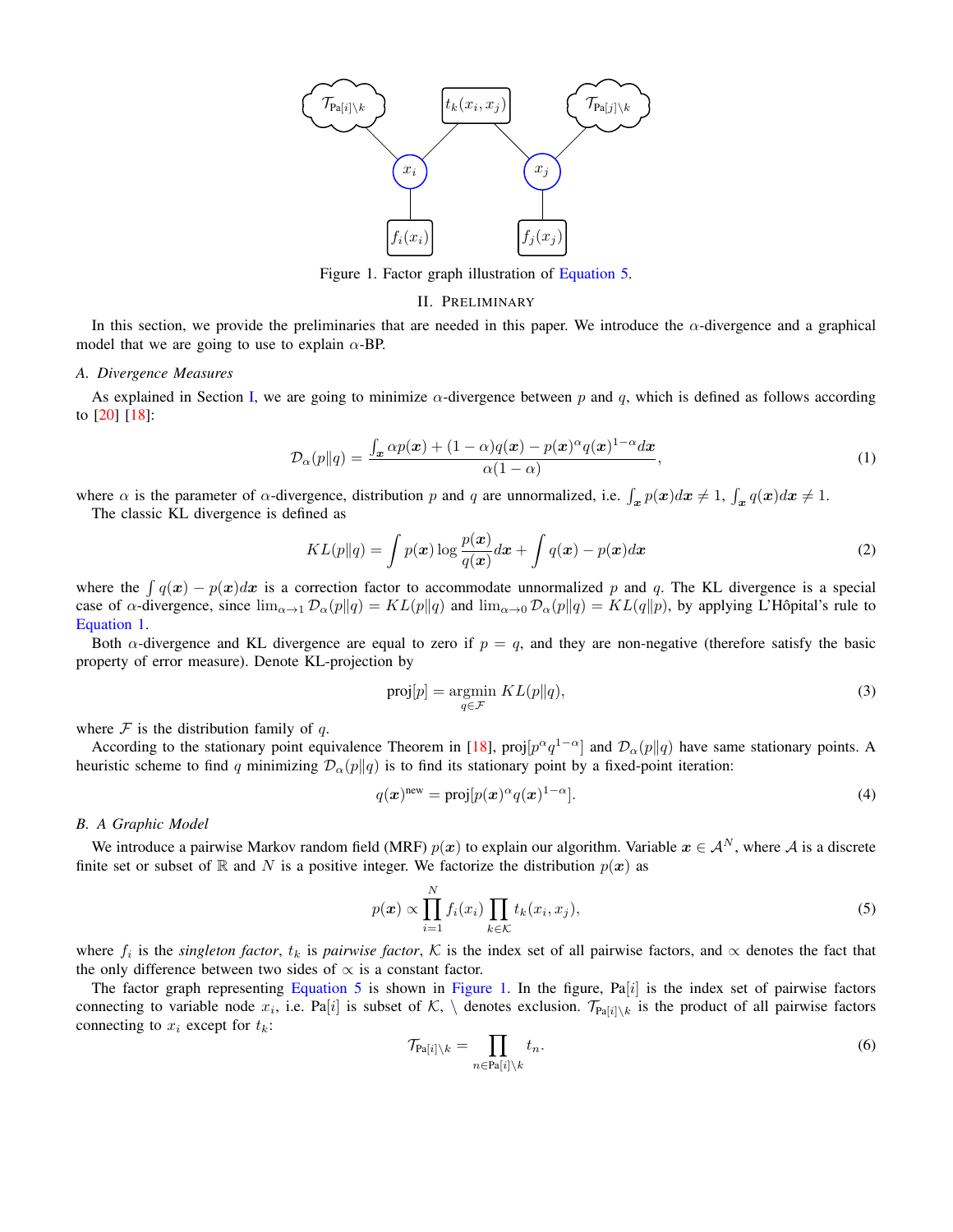# III. α-BP AS FULLY-FACTORIZED APPROXIMATION

In this section, we will show why  $\alpha$ -BP as a message-passing algorithm can be used as a fully-factorized approximation to the original distribution  $p(x)$ .

## *A.* α *Belief Propagation*

*1) Fully Factorized Surrogate:* Now we formulate a surrogate distribution as

$$
q(\boldsymbol{x}) \propto \prod_{i=1}^{N} \tilde{f}_i(x_i) \prod_{k \in \mathcal{K}} \tilde{t}_k(x_i, x_j), \boldsymbol{x} \in \mathcal{A}^N
$$
\n(7)

to approximate  $p(x)$ . The surrogate distribution would be used to estimate inference problems of  $p(x)$ . We further assume that  $q(x)$  can be fully factorized, which means that  $\tilde{t}_k(x_i, x_j)$  can be factorized as two independent functions of  $x_i, x_j$  respectively. We denote this factorization as

$$
\tilde{t}_k(x_i, x_j) = m_{k \to i}(x_i) m_{k \to j}(x_j). \tag{8}
$$

We use the notation  $m_{k\to i}(x_i)$  to denote the factor as a function of  $x_i$  due to the intuitive fact that  $m_{k\to i}$  is also the message from the factor  $t_k(x_i, x_j)$  to variable node  $x_i$ . Similarly we have factor  $m_{k\to j}(x_j)$ . Then the marginal can be formulated straightforwardly as

$$
q_i(x_i) \propto \tilde{f}_i(x_i) \prod_{k \in \text{Pa}[i]} m_{k \to i}(x_i). \tag{9}
$$

*2) Local* α*-Divergence Minimization:* Now, we are going to use the heuristic scheme as in [Equation 4](#page-1-3) to minimize the information loss by using tractable  $q(x)$  to represent  $p(x)$ . The information loss is measured by  $\alpha$ -divergence  $\mathcal{D}_{\alpha}(p(x)||q(x))$ .

We do factor-wise refinement to update the factors of  $q(x)$  such that  $q(x)$  approaches  $p(x)$  asymptotically similar to [\[16\]](#page-5-14), [\[18\]](#page-5-16). Without losing generality, we begin to refine factor  $\tilde{t}_k(x_i, x_j)$ . Define  $q^k(x)$  as all other factors except for  $\tilde{t}_k(x_i, x_j)$ 

$$
q^{\setminus k}(\boldsymbol{x}) = q(\boldsymbol{x}) / \tilde{t}_k(x_i, x_j) \propto \prod_i \tilde{f}_i(x_i) \prod_{n \in \mathcal{K} \setminus k} \tilde{t}_n(x_i, x_j).
$$
\n(10)

Similarly, we have  $p^{\backslash k}(\bm{x})$  as all other factors except for  $t_k(x_i,x_j)$ . Assume that we already have had  $q^{\backslash k}(\bm{x})$  as a good approximation of  $p^{k}(x)$ , i.e.  $q^{k}(x) \simeq p^{k}(x)$ , it is  $\tilde{t}_k(x_i, x_j)$  that remains to be refined. Then the problem argmin  $\tilde{t}_k^{\text{new}}$  $\mathcal{D}_{\alpha}\left(p^{\bar{\backslash} k}t_k \| q^{\bar{\backslash} \bar{k}} \tilde{t}_k^{\text{new}}\right)$ 

becomes argmin  $\tilde{t}_k^{\text{new}}(x_i,x_j)$  $\mathcal{D}_{\alpha}\left(q^{\backslash k}(\boldsymbol{x})t_{k}(x_{i},x_{j})\|q^{\backslash k}(\boldsymbol{x})\tilde{t}_{k}^{\text{new}}(x_{i},x_{j})\right)$  $(11)$ 

which searches for new factor  $\tilde{t}_k^{\text{new}}$  such the above divergence is minimized. Using [Equation 4,](#page-1-3) the above problem is equivalent to

$$
q^{\lambda k}(\boldsymbol{x})\tilde{t}_k^{\text{new}}(x_i, x_j)
$$
  
 
$$
\propto \text{proj}\left[\left(q^{\lambda k}(\boldsymbol{x})t_k(x_i, x_j)\right)^{\alpha} \left(q^{\lambda k}(\boldsymbol{x})\tilde{t}_k(x_i, x_j)\right)^{1-\alpha}\right]
$$
  
 
$$
\propto \text{proj}\left[q^{\lambda k}(\boldsymbol{x})t_k(x_i, x_j)^{\alpha} \tilde{t}_k(x_i, x_j)^{1-\alpha}\right].
$$
 (12)

Let us refine one message per time in factor  $\tilde{t}_k$ . Without lose of generality, we update  $m_{k\to i}$  and denote

<span id="page-2-2"></span><span id="page-2-0"></span>
$$
\tilde{t}_k^{\text{new}}(x_i, x_j) = m_{k \to i}^{\text{new}}(x_i) m_{k \to j}(x_j). \tag{13}
$$

Since KL-projection to a fully factorized distribution reduces to matching the marginals, [Equation 12](#page-2-0) is reduced to

<span id="page-2-1"></span>
$$
\sum_{\mathbf{x}\backslash x_i} q^{\backslash k}(\mathbf{x}) \tilde{t}_k^{\text{new}}(x_i, x_j) \propto \sum_{\mathbf{x}\backslash x_i} q^{\backslash k}(\mathbf{x}) t_k(x_i, x_j)^{\alpha} \tilde{t}_k(x_i, x_j)^{1-\alpha}.
$$
\n(14)

We use summation here. But it should be replaced by integral if  $A$  is a continuous set. Solving [Equation 14](#page-2-1) gives the message passing rule as

$$
m_{k \to i}^{\text{new}}(x_i) \propto \left[ \sum_{x_j} t_k (x_i, x_j)^{\alpha} m_{k \to j} (x_j)^{1-\alpha} m_{j \to k} (x_j) \right]
$$
  
 
$$
\cdot m_{k \to i} (x_i)^{1-\alpha}, \tag{15}
$$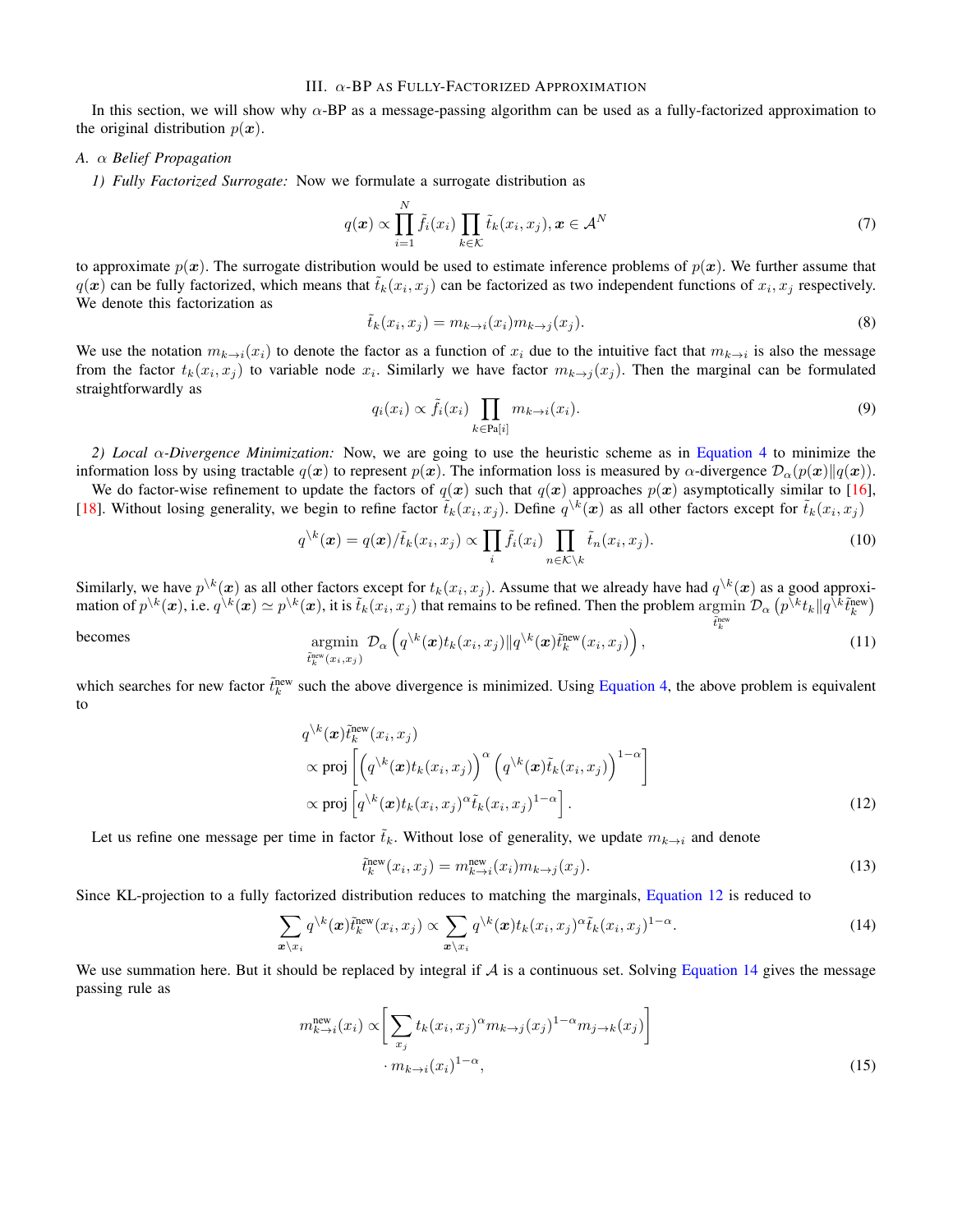where

$$
m_{j \to k}(x_j) = \tilde{f}_j(x_j) \prod_{n \in \text{Pa}[j] \setminus k} m_{n \to j}(x_j). \tag{16}
$$

Similarly, the message from  $t_k$  to  $x_j$ ,  $m_{k\rightarrow j}(x_j)$ , can be updated in similar way.

As for the singleton factor  $f_i(x_i)$ , we can do the refinement procedure on  $\tilde{f}_i(x_i)$  in the same way as we have done for  $\tilde{t}_k(x_i, x_j)$ . This gives us the update rule of  $\tilde{f}_i(x_i)$  as

<span id="page-3-2"></span>
$$
\tilde{f}_i^{\text{new}}(x_i) \propto f_i(x_i)^{\alpha} \tilde{f}_i(x_i)^{1-\alpha},\tag{17}
$$

which is the belief from factor  $f_i(x_i)$  to variable  $x_i$ . Note, if we initialize  $\tilde{f}_i(x_i) = f_i(x_i)$ , then it remains the same in all iterations.

<span id="page-3-3"></span><span id="page-3-0"></span>*B. Remarks on* α*-BP*



Figure 2. Factor graph illustration with prior factor.

As discussed in Section [II,](#page-1-4)  $KL(p||q)$  is the special case of  $\mathcal{D}_{\alpha}(p||q)$  when  $\alpha \to 1$ . When applying  $\alpha = 1$  to [Equation 15,](#page-2-2) it gives

$$
m_{k \to i}^{\text{new}}(x_i) \propto \sum_{x_j} t_k(x_i, x_j) m_{j \to k}(x_j), \tag{18}
$$

which is exactly the messages of BP in Chapter 8 of [\[8\]](#page-5-6). From this point of view,  $\alpha$ -BP generalizes BP.

Inspired by [\[21\]](#page-6-1) and assembling methods [\[22\]](#page-6-2), we can add an extra singleton factor to each  $x_i$  as prior information that is obtained from other (usually weak) methods. This factor stands for our belief from exterior estimation. Then run our  $\alpha$ -BP. Denote the prior by  $\hat{p}_i(x_i)$  for variable node  $x_i$ , then the factor graph including this prior belief can be represented as in [Figure 2.](#page-3-0)

We summarize the method into the pseudo-code in Algorithm [1.](#page-3-1) Though we explain the method with a binary MRF, it is straightforward to replace the factor  $t_k$  by a factor involving more than two variables and applies  $\alpha$ -BP to general factor graphs.

# <span id="page-3-1"></span>**Algorithm 1** Algorithm of  $\alpha$ -BP

**Input:** Factor graph of  $p(x)$ 1: Initialize  $q(x)$ 2: if Prior belief on  $x_i$  available then 3: Add prior factor as [Figure 2](#page-3-0) 4: end if 5: while not converge do 6: for each edge of factor graph do 7: Message update by [Equation 15](#page-2-2) or [Equation 17](#page-3-2) 8: end for 9: end while 10: **return**  $q(x)$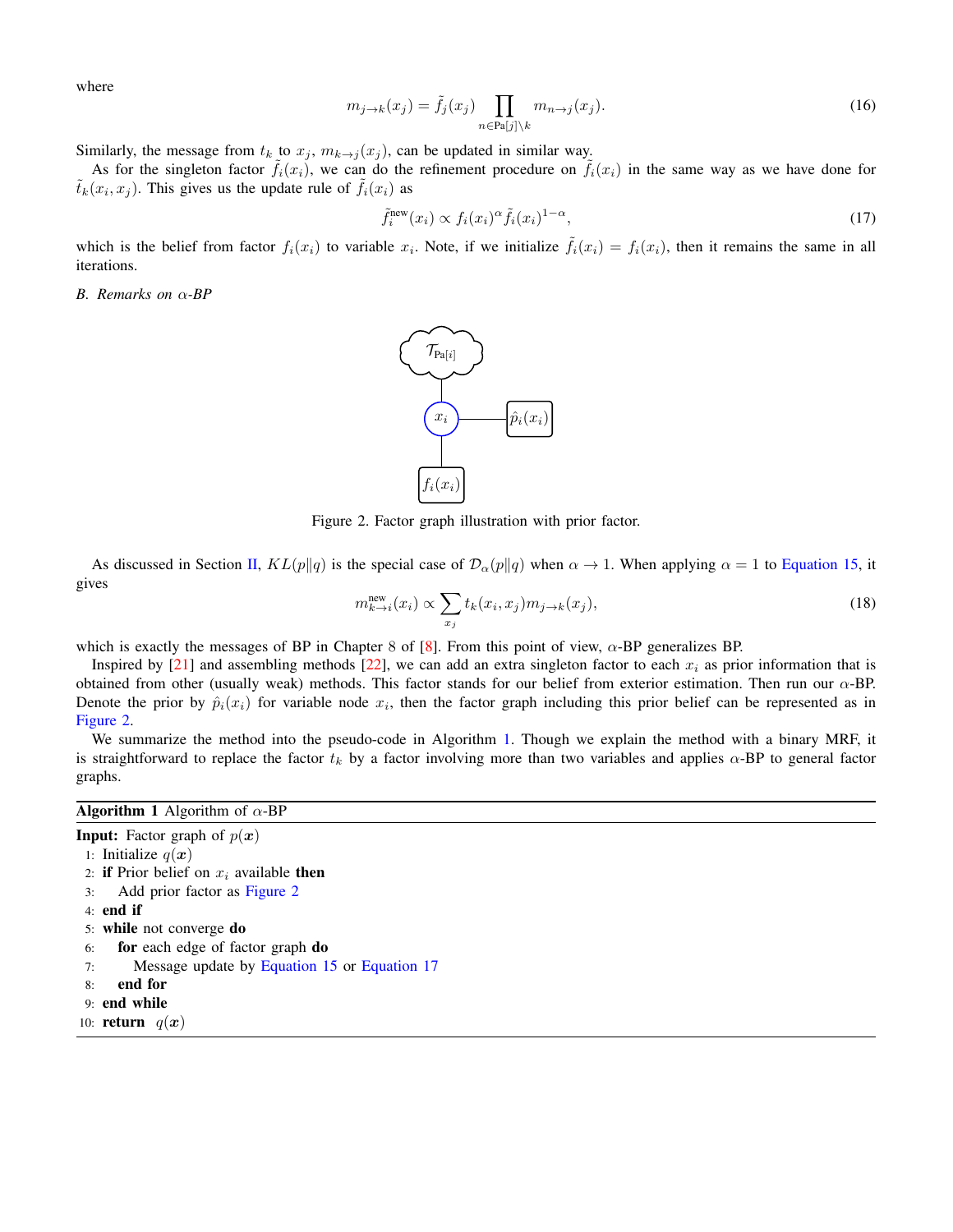# IV. EXPERIMENTAL RESULTS

In this section, we report numerical results on the  $\alpha$ -BP. It is well known that performance of BP and its variants deteriorate significantly when loops appear in factor graph. We would like to see if  $\alpha$ -BP could relief the deterioration brought by loops in inference. Thus we firstly test the performance of  $\alpha$ -BP for MAP inference in a MRF with  $\mathcal{A} = \{-1, 1\}$  (Ising model), where we adjust how loopy its corresponding factor graph is.

In addition, we apply the  $\alpha$ -BP to a MIMO detection problem, to explore its performance in comparison with (loopy) BP and minimum mean square error (MMSE). At the end, the prior factor trick is used according to discussion in Subsection [III-B.](#page-3-3) This turns out to be MAP inference problem as well.

For the MAP inference, the most probable estimation by  $\alpha$ -BP,  $\hat{x} = [\hat{x}_1, \dots, \hat{x}_N]$ , is obtained by

$$
\hat{x}_i = \underset{x_i}{\text{argmax}} \tilde{f}_i(x_i) \prod_{k \in \text{Pa}[i]} m_{k \to i}(x_i), x_i \in \mathcal{A}.\tag{19}
$$

*A.* α*-BP on binary pairwise MRF*

<span id="page-4-0"></span>

Figure 3. Numerical Results of  $\alpha$ -BP on: (a) binary MRF, (b) and (c) MIMO detection.

With 
$$
t_k(x_i, x_j) = e^{-2J_{i,j}x_ix_j}
$$
 and  $f_i(x_i) = e^{-J_{i,i} - b_ix_i}$ , Equation 5 can be reformulated as  
\n
$$
p(x) \propto \exp\{-x^T Jx - b^T x\}, x \in A^N,
$$
\n(20)

where  $x^T$  is transform of x,  $J_{i,j}$  is element of symmetrix matrix  $J$  at *i*-th row and *j*-th column,  $\mathbf{b} = [b_1, \cdots, b_N]^T$ .

For this experiment, we set  $\mathcal{A} = \{-1, 1\}$  and  $N = 9$ . Bias b is sampled from Gaussian,  $b_i \sim \mathcal{N}(0, (1/4)^2)$ . Since J decides the loopy level of its corresponding factor graph, we use the Erdos-Rnyi model [\[23\]](#page-6-3) to construct its connectivity. Namely, an element of J is set as non-zero,  $J_{i,j} = J_{j,i} \sim \mathcal{N}(0, 1)$ , with an *Edge Probability*. Otherwise,  $J_{i,j} = J_{j,i} = 0$ , which means this is no connection between variable node  $x_i$  and  $x_j$ . For each test value of Edge Probability, 5000 binary MRF models are generated randomly and mismatch between  $\argmax_{x} p(x)$  and  $\{|x| \argmax_{x_i} q_i(x_i)\}$  is computed in each realization. The results are shown in [Figure 3a.](#page-4-0) As the Edge Probability increases, graphs become loopier and  $α$ -BP (also BP) has more mismatch with MAP inference. In general,  $\alpha$ -BP with  $\alpha > 1$  underperforms BP, and  $\alpha$ -BP with  $\alpha < 1$  outperforms BP. For  $\alpha = 0.2, 0.4, 0.6, \alpha$ -BP stops deteriorating for Edge Probability increasing over 0.35, while BP continues giving even worse approximations.

## *B. Application to MIMO Detection*

For MIMO system, the observation y is a linear function of channel  $H \in \mathbb{R}^{M \times N}$  when unknown signal x need to be estimated:

<span id="page-4-1"></span>
$$
y = Hx + e, x \in A^N,
$$
\n(21)

where e is noise modeled as Gaussian noise  $e \sim \mathcal{N}\left(0, \sigma_w^2 I\right)$ . Here I is unitary matrix. In this case, the posterior of x can be written as:

$$
p(\mathbf{x}|\mathbf{y}) \propto \exp\left\{-\frac{1}{2\sigma_w^2} \|\mathbf{H}\mathbf{x} - \mathbf{y}\|^2\right\}
$$
  
= 
$$
\exp\left\{-\frac{1}{2\sigma_w^2} \left[\mathbf{x}^T \mathbf{H}^T \mathbf{H}\mathbf{x} - 2\mathbf{y}^T \mathbf{H}\mathbf{x} + \mathbf{y}^T \mathbf{y}\right]\right\}
$$
(22)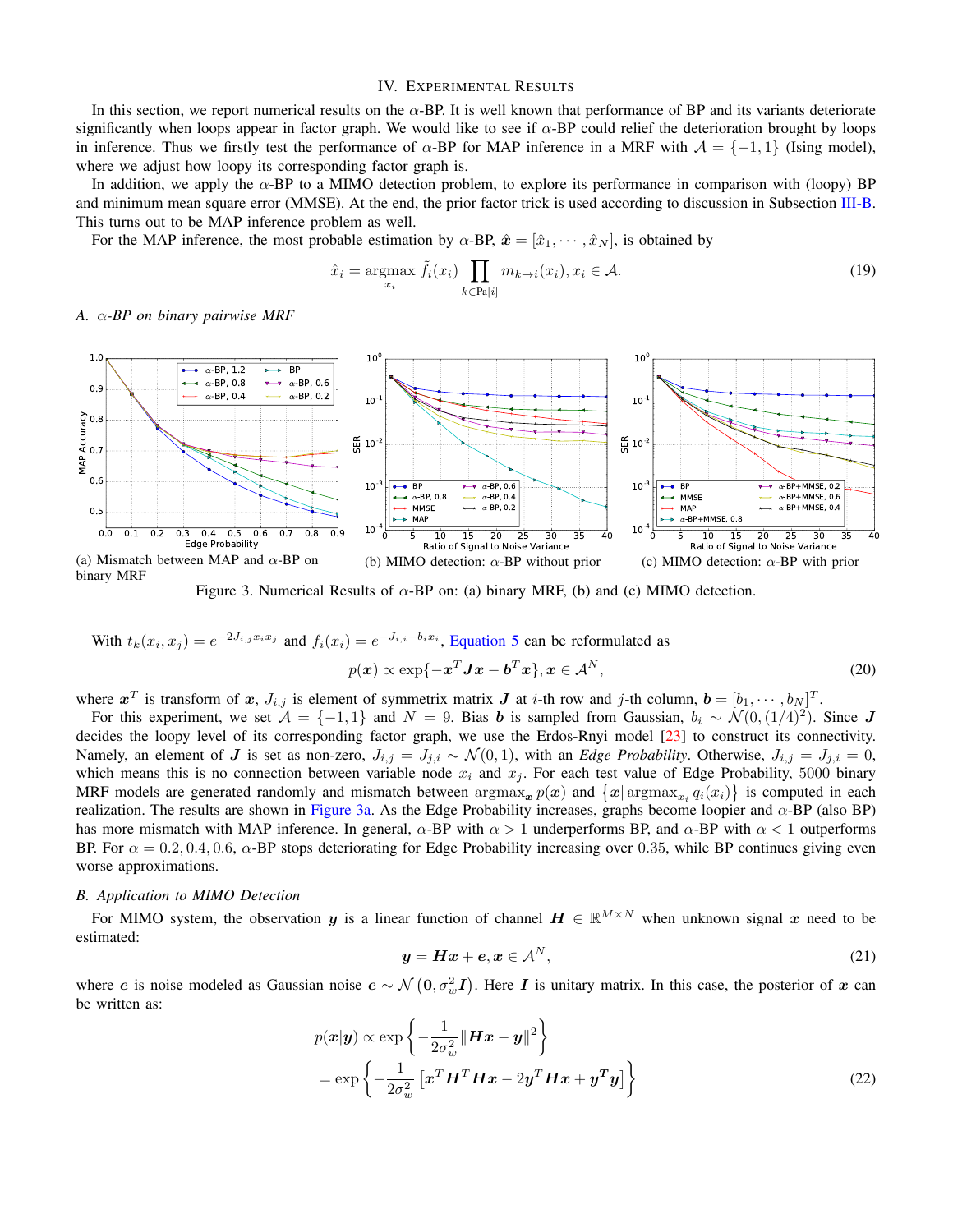where  $\|\cdot\|$  is the Euclidean norm. Denote  $S = H^T H$ ,  $h_i$  as the *i*-th column of H, and apply

$$
f_i(x_i) = \exp\left\{-\frac{S_{i,i}x_i^2}{2\sigma_w^2} + \frac{\langle \mathbf{h}_i, \mathbf{y}\rangle x_i}{\sigma_w^2}\right\},\tag{23}
$$

$$
t_k(x_i, x_j) = \exp\left\{-\frac{x_i S_{i,j} x_j}{\sigma_w^2}\right\}.
$$
\n(24)

Then the [Equation 22](#page-4-1) is equivalent to [Equation 5.](#page-1-0) We set  $A = \{-1, 1\}$ ,  $N = 8$ , and  $H \in \mathbb{R}^{8 \times 8}$  sampled from Gaussian.

We test the application of  $\alpha$ -BP to the MIMO signal detection numerically. We run the  $\alpha$ -BP, without prior trick in [Figure 3b](#page-4-0) and with prior in [Figure 3c](#page-4-0) (legend "α-BP+MMSE") from MMSE. The reference results of MMSE and MAP inference are also reported under the same conditions. MMSE estimator depends on Gaussian posterior  $\mathcal{N}(\hat{\mu}, \hat{\Sigma})$  with  $\hat{\mu} = (\bm{H}^T\bm{H} + \sigma_w^2\bm{I})^{-1}\bm{H}^T\bm{y}$ and  $\hat{\Sigma} = (H^T H + \sigma_w^2 I)^{-1} \sigma_w$ . Detection of MMSE is carried out by  $\operatorname{argmin}_{x_i \in A} |x_i - \hat{\mu}_i|$ .

[Figure 3b](#page-4-0) shows that BP even underperforms MMSE but  $\alpha$ -BP can outperform MMSE by assigning smaller value of  $\alpha$ . Note that MMSE requires the matrix inverse computation whose complexity is proportional to  $N^3$ , while the complexity of  $\alpha$ -BP increases linearly with  $N$ . Therefore  $\alpha$ -BP is superior to MMSE both performance-wise and complexity-wise. However, there is still a big gap between  $\alpha$ -BP (even for  $\alpha = 0.4$ ) and MAP. This gap can be decreased further by using the prior trick discussed in Subsection [III-B.](#page-3-3) [Figure 3c](#page-4-0) exemplifies this effects by using prior belief from MMSE,  $\hat{p}_i(x_i) \propto \exp\{- (x_i - \mu_i)^2 / (2\Sigma_{i,i})\},$ which comes with legend " $\alpha$ -BP+MMSE". It is shown that larger performance gain is observed when  $\alpha$ -BP runs with prior belief.

## V. CONCLUSION

In this work, we obtain the  $\alpha$ -BP method by doing local  $\alpha$ -divergence minimization between model distribution p and surrogate distribution q.  $\alpha$ -BP is a practical Bayesian method for message passing.  $\alpha$ -BP is a valid and practical algorithm accoinding to our experiments. With prior trick, the performance of  $\alpha$ -BP can be further improved. Future works would be to investigate the parallel message passing scheduling of  $\alpha$ -BP. It is also interesting to study guideline on choice of  $\alpha$ .

#### **REFERENCES**

- <span id="page-5-0"></span>[1] R. Zhang, C. A. Bouman, J. Thibault, and K. D. Sauer, "Gaussian mixture markov random field for image denoising and reconstruction," in *2013 IEEE Global Conference on Signal and Information Processing*, Dec 2013, pp. 1089–1092.
- <span id="page-5-1"></span>[2] J. Cspedes, P. M. Olmos, M. Snchez-Fernndez, and F. Perez-Cruz, "Expectation propagation detection for high-order high-dimensional mimo systems," *IEEE Transactions on Communications*, vol. 62, no. 8, pp. 2840–2849, Aug 2014.
- <span id="page-5-2"></span>[3] C. Jeon, R. Ghods, A. Maleki, and C. Studer, "Optimality of large mimo detection via approximate message passing," in *2015 IEEE International Symposium on Information Theory (ISIT)*, June 2015, pp. 1227–1231.
- <span id="page-5-3"></span>[4] N. Friel, A. N. Pettitt, R. Reeves, and E. Wit, "Bayesian inference in hidden markov random fields for binary data defined on large lattices," *Journal of Computational and Graphical Statistics*, vol. 18, no. 2, pp. 243–261, 2009. [Online]. Available: <http://www.jstor.org/stable/25651244>
- <span id="page-5-4"></span>[5] G. Montufar, "Restricted Boltzmann Machines: Introduction and Review," *ArXiv e-prints*, Jun. 2018.
- [6] G. Lin, C. Shen, I. Reid, and A. v. d. Hengel, "Deeply learning the messages in message passing inference," in *Proceedings of the 28th International Conference on Neural Information Processing Systems - Volume 1*, ser. NIPS'15. Cambridge, MA, USA: MIT Press, 2015, pp. 361–369. [Online]. Available: <http://dl.acm.org/citation.cfm?id=2969239.2969280>
- <span id="page-5-5"></span>[7] K. Yoon, R. Liao, Y. Xiong, L. Zhang, E. Fetaya, R. Urtasun, R. S. Zemel, and X. Pitkow, "Inference in probabilistic graphical models by graph neural networks," *CoRR*, vol. abs/1803.07710, 2018. [Online]. Available: <http://arxiv.org/abs/1803.07710>
- <span id="page-5-6"></span>[8] C. M. Bishop, *Pattern Recognition and Machine Learning (Information Science and Statistics)*. Berlin, Heidelberg: Springer-Verlag, 2006.
- <span id="page-5-7"></span>[9] F. R. Kschischang, B. J. Frey, and H. . Loeliger, "Factor graphs and the sum-product algorithm," *IEEE Transactions on Information Theory*, vol. 47, no. 2, pp. 498–519, Feb 2001.
- <span id="page-5-8"></span>[10] A. T. Ihler, J. W. Fischer III, and A. S. Willsky, "Loopy belief propagation: Convergence and effects of message errors," *J. Mach. Learn. Res.*, vol. 6, pp. 905–936, Dec. 2005. [Online]. Available: <http://dl.acm.org/citation.cfm?id=1046920.1088703>
- <span id="page-5-9"></span>[11] J. Du, S. Ma, Y.-C. Wu, S. Kar, and J. M. F. Moura, "Convergence analysis of distributed inference with vector-valued gaussian belief propagation," *J. Mach. Learn. Res.*, vol. 18, no. 1, pp. 6302–6339, Jan. 2017. [Online]. Available: <http://dl.acm.org/citation.cfm?id=3122009.3242029>
- <span id="page-5-10"></span>[12] J. S. Yedidia, W. T. Freeman, and Y. Weiss, "Generalized belief propagation," in *Proceedings of the 13th International Conference on Neural Information Processing Systems*, ser. NIPS'00. Cambridge, MA, USA: MIT Press, 2000, pp. 668–674. [Online]. Available: <http://dl.acm.org/citation.cfm?id=3008751.3008848>
- <span id="page-5-11"></span>[13] W. Wiegerinck and T. Heskes, "Fractional belief propagation," in *Proceedings of the 15th International Conference on Neural Information Processing Systems*, ser. NIPS'02. Cambridge, MA, USA: MIT Press, 2002, pp. 438–445. [Online]. Available: <http://dl.acm.org/citation.cfm?id=2968618.2968673>
- <span id="page-5-12"></span>[14] M. Pretti, "A message-passing algorithm with damping," *Journal of Statistical Mechanics: Theory and Experiment*, vol. 2005, no. 11, pp. P11 008–P11 008, nov 2005. [Online]. Available: <https://doi.org/10.1088%2F1742-5468%2F2005%2F11%2Fp11008>
- <span id="page-5-13"></span>[15] M. Opper and O. Winther, "Gaussian processes for classification: Mean-field algorithms," *Neural Comput.*, vol. 12, no. 11, pp. 2655–2684, Nov. 2000. [Online]. Available: <http://dx.doi.org/10.1162/089976600300014881>
- <span id="page-5-14"></span>[16] T. P. Minka, "Expectation propagation for approximate bayesian inference," in *Proceedings of the 17th Conference in Uncertainty in Artificial Intelligence*, ser. UAI '01. San Francisco, CA, USA: Morgan Kaufmann Publishers Inc., 2001, pp. 362–369. [Online]. Available: <http://dl.acm.org/citation.cfm?id=647235.720257>
- <span id="page-5-15"></span>[17] ——, "A family of algorithms for approximate bayesian inference," Ph.D. dissertation, Cambridge, MA, USA, 2001, aAI0803033.
- <span id="page-5-16"></span>[18] T. Minka, "Divergence measures and message passing," Tech. Rep. MSR-TR-2005-173, January 2005. [Online]. Available: [https://www.microsoft.com/](https://www.microsoft.com/en-us/research/publication/divergence-measures-and-message-passing/) [en-us/research/publication/divergence-measures-and-message-passing/](https://www.microsoft.com/en-us/research/publication/divergence-measures-and-message-passing/)
- <span id="page-5-17"></span>[19] Y. Li, J. M. Hernández-Lobato, and R. E. Turner, "Stochastic expectation propagation," in Advances in Neural Information Processing Systems 28, C. Cortes, N. D. Lawrence, D. D. Lee, M. Sugiyama, and R. Garnett, Eds. Curran Associates, Inc., 2015, pp. 2323–2331. [Online]. Available: <http://papers.nips.cc/paper/5760-stochastic-expectation-propagation.pdf>